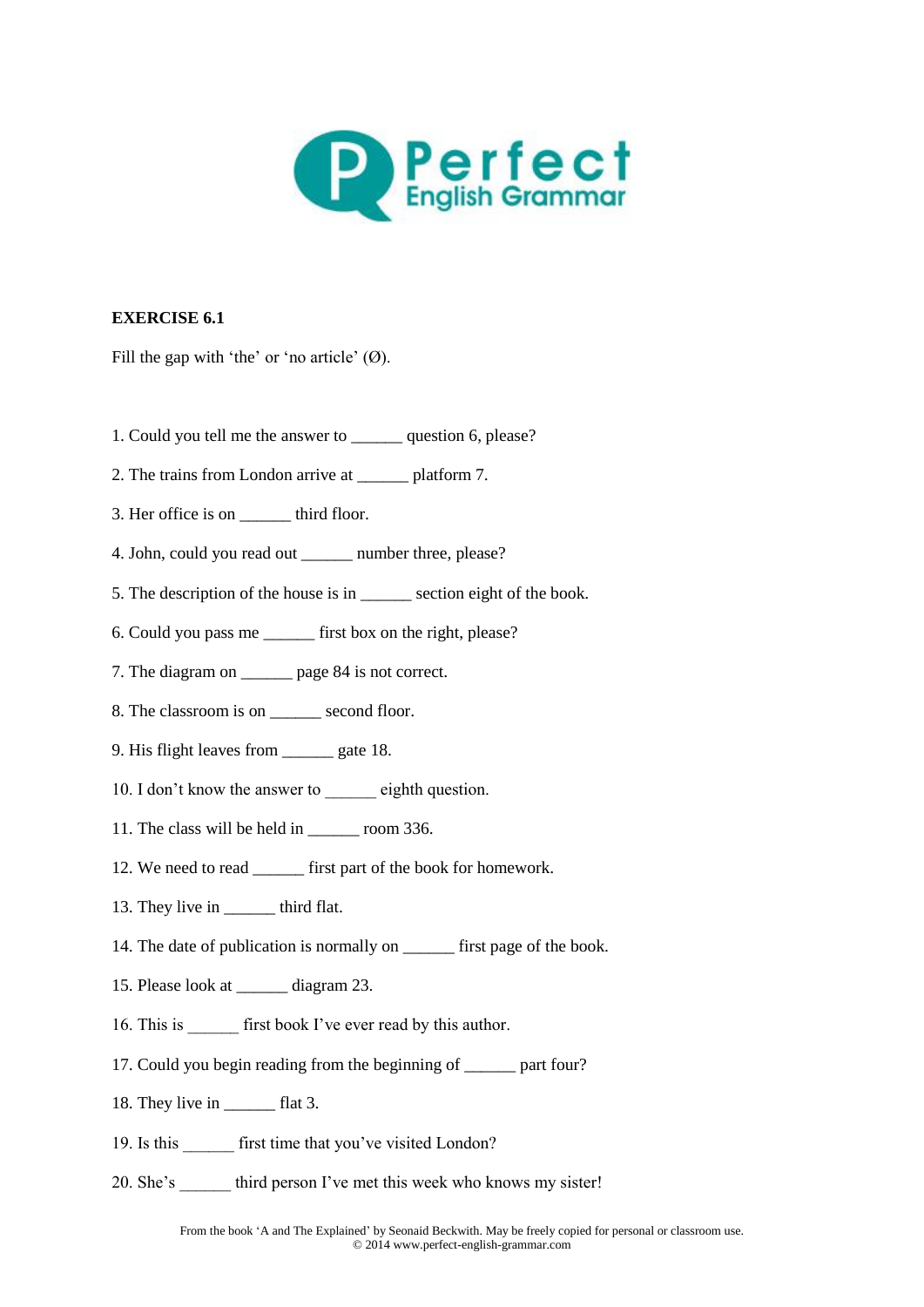

Fill the gap with 'no article' if possible. Otherwise use 'a/an'.

- 1. She was elected \_\_\_\_\_\_ president.
- 2. Catherine is <u>pilot</u>.
- 3. I'm bank clerk.
- 4. Adam is \_\_\_\_\_\_ CEO of our company.
- 5. Ellie was appointed \_\_\_\_\_\_ professor of philosophy at Oxford.
- 6. Mary was crowned \_\_\_\_\_\_ queen in 1543.
- 7. John works as \_\_\_\_\_\_ teacher.
- 8. Lucy's lawyer.
- 9. He got a new job working as \_\_\_\_\_\_ shop assistant.
- 10. He became \_\_\_\_\_\_ treasurer in 2010.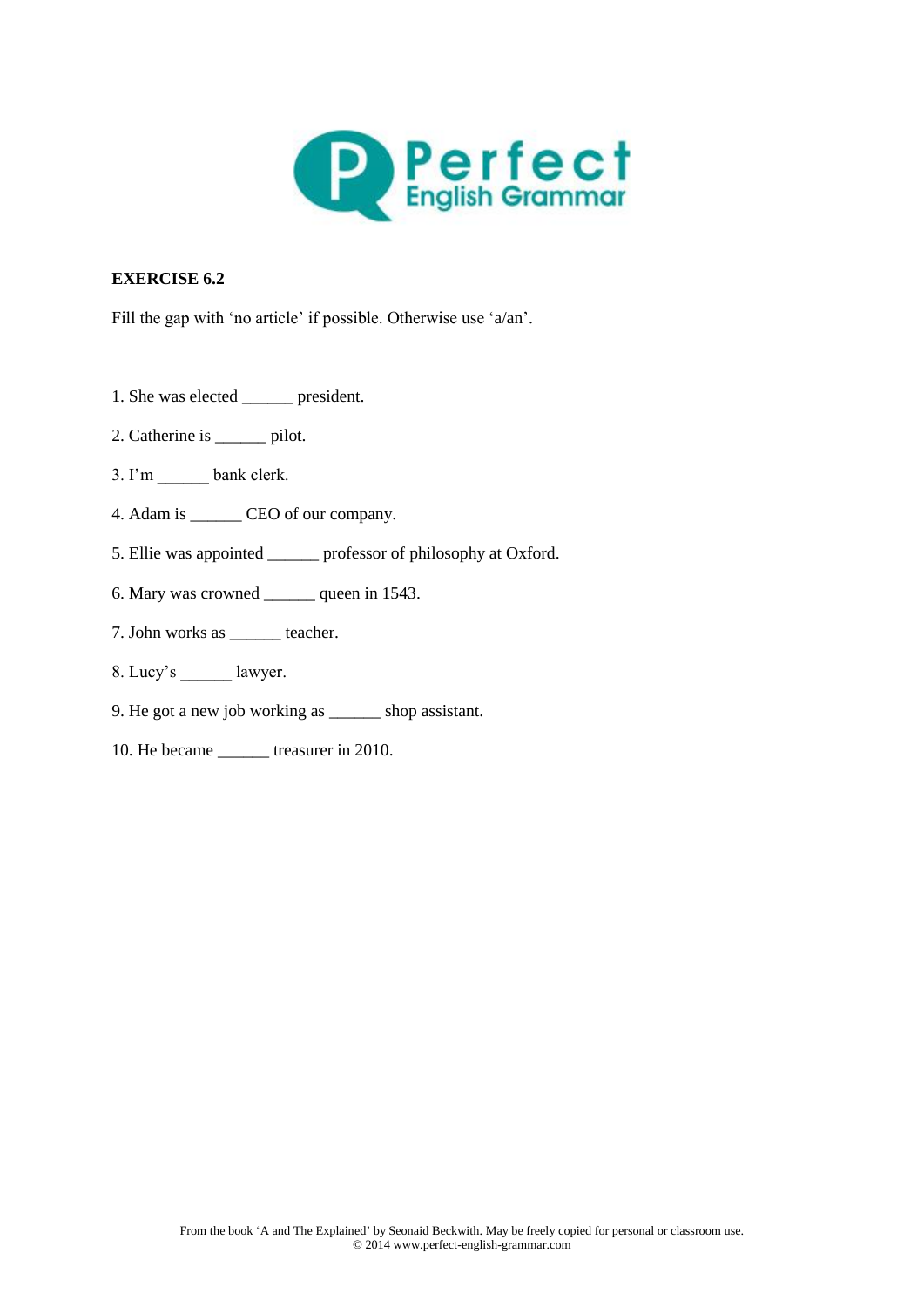

If it's possible, put 'no article' (Ø). If not, put 'the'.

- 1. Can you speak Turkish?
- 2. This book is written in \_\_\_\_\_\_ Arabic.
- 3. What's the answer to question ten?
- 4. winter that Julie was born was cold and snowy.
- 5. Would you like to have \_\_\_\_\_\_ dinner at home or shall we go out?
- 6. Have you ever tried \_\_\_\_\_\_ judo?
- 7. Did I tell you about \_\_\_\_\_\_ delicious lunch that we had in Paris?
- 8. Elizabeth was elected \_\_\_\_\_\_ President of the United States.
- 9. He's studying Spanish.
- 10. The party is on \_\_\_\_\_\_\_ third of February.
- 11. I learned \_\_\_\_\_\_ tennis at school.
- 12. I had breakfast in a café yesterday.
- 13. What are you doing at \_\_\_\_\_\_\_ Christmas?
- 14. Could you write question number four on the board, please?
- 15. She speaks \_\_\_\_\_\_ English fluently.
- 16. He cooked \_\_\_\_\_\_ most amazing dinner.
- 17. Would you like to go to the cinema on Friday night?
- 18. \_\_\_\_\_\_ baseball is very popular in Japan.
- 19. Do you fast during \_\_\_\_\_\_ Ramadan?
- 20. Could you pass me \_\_\_\_\_\_ third book on the shelf, please?